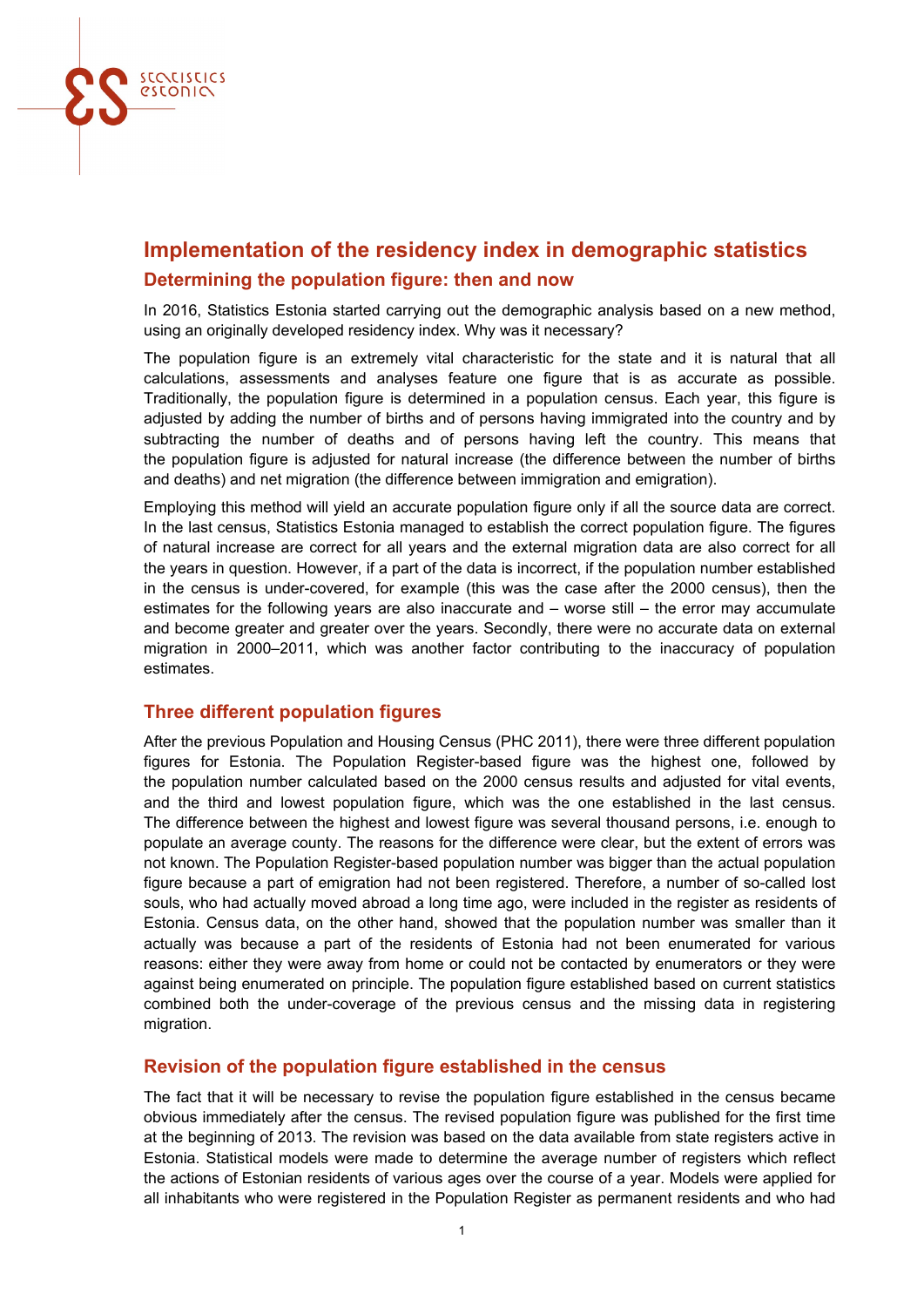not been found in the census. This way it was determined who among those not enumerated was likely to be still living in Estonia and who had left the country. It was found out that the persons in question could be divided almost

equally into the above-mentioned groups and those who, based on register entries, met the requirements of being a permanent resident of Estonia were added to the population of Estonia. For the purposes of demographic statistics, the population figures of the period of 2000–2011 were adjusted taking into account the estimated under-coverage of 2000 and the registered and unregistered external migration that had taken place in the meantime. Still, the total population of the census, which is 2.3% smaller than the estimated population, has been kept in all PHC 2011 data.

#### **Residency index and the methodology of demographic statistics relying on it**

In the following years, the methodology was further developed to determine the population of Estonia for each year, and to get estimates on internal and external migration as well. This methodology has been tested for four years and presented in several international forums, where it has excited interest and earned recognition. After a presentation given at Eurostat's seminar on censuses, the representatives of several other countries (Lithuania, Slovenia) considered adopting this method in their country.

The method is based on the idea that each potential inhabitant of Estonia is assigned an index which shows the person's likelihood of being a permanent inhabitant, i.e. a resident of Estonia. This is the so-called **residency index**, the value of which ranges between 0 and 1. The greater the index value, the more likely it is that a person is a resident of Estonia. If a person's residency index stands at 0, the person is definitely a non-resident. If the value of the residency index is 1, the person is definitely a resident. If the index value is somewhere in between, threshold *c* is used to make the distinction: persons whose residency index exceeds or is equal to the threshold are considered residents, while those whose index value is below the threshold are considered non-residents.

## **Signs of life and the calculation of the residency index**

A residency index is calculated for all persons who currently live in Estonia based on the Population Register, but also for those who have left Estonia but are still included in the Population Register (their place of residence may be registered either in Estonia or abroad or be missing altogether and they may be recorded in the so-called passive section of the Population Register). Therefore, an index value has been calculated for more than one and a half million persons. In order to calculate the index, 14 Estonian administrative registers and subregisters were used, including the Estonian Education Information System, the State Pension Insurance Register, the health insurance database, etc. Activity in registers is measured with the help of the so-called **signs of life**. Each register or subregister gives a person one sign of life if, over the course of a year, the person takes an active step which is recorded in the respective register. This way, a person can accumulate signs of life by being a court witness, receiving social benefits, serving in the army, etc. Over the course of a year, each person with an Estonian personal identification code accumulates a certain number of signs of life (with the maximum being 27), but it can also happen that no signs of life are reflected in registers.



#### **Figure 1. Simple sum of signs of life for inhabitants of Estonia, 2014**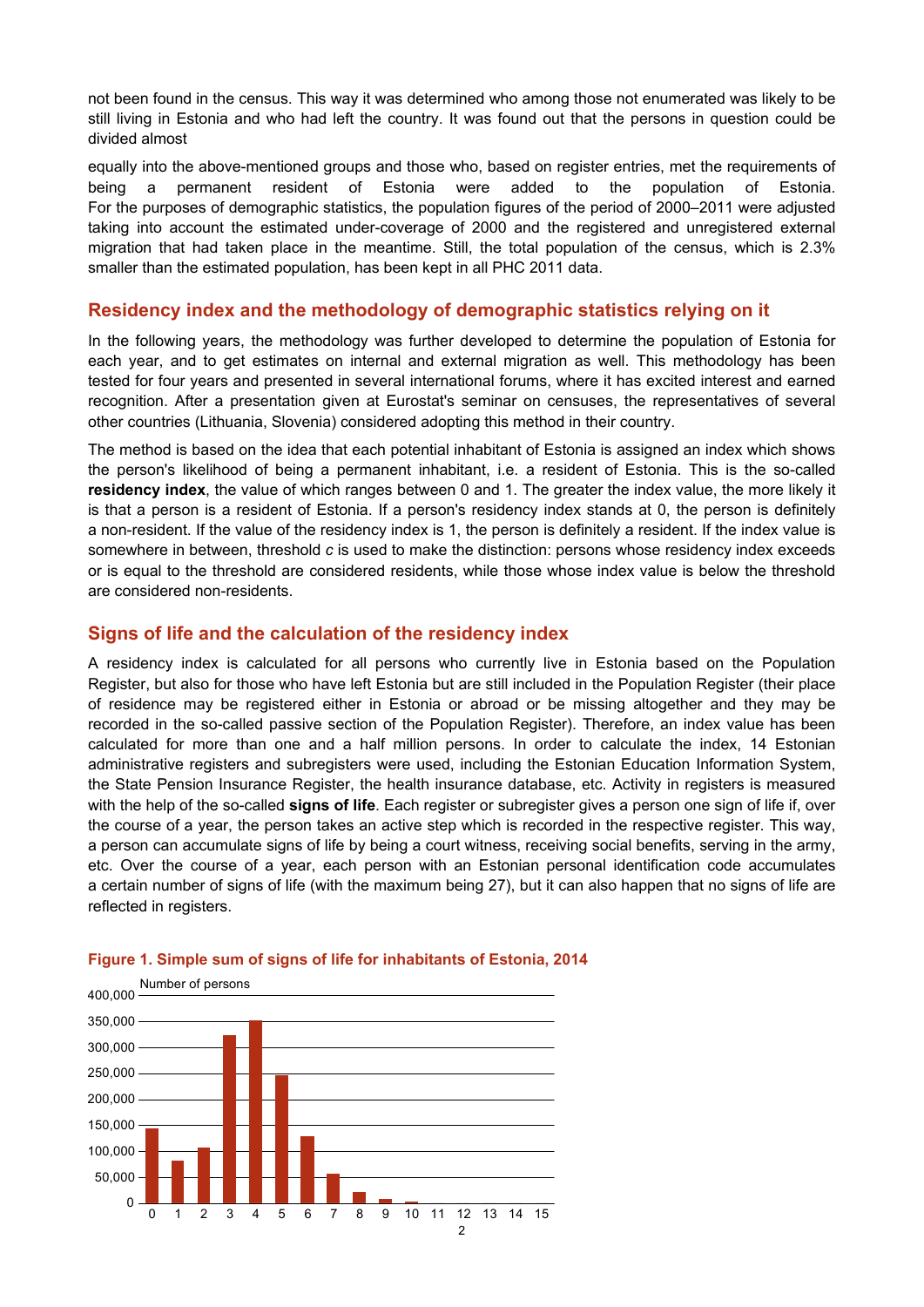Figure 1 shows that, on average, the inhabitants of Estonia accumulate 4–5 signs of life over a year, and based on the sum of the signs of life, most of the inhabitants of Estonia can be divided into two groups. The group consisting of people who have accumulated a great number of signs of life can be assumed to be inhabitants of Estonia, i.e. residents. Others, for whom no signs of life have been recorded, do not probably live in Estonia and are non-residents. Still, this division is too inaccurate for practical use because there is a so-called grey area in between: persons with one sign of life for whom it is not possible to make a reliable decision in terms of residency. It is also possible that some inhabitants of Estonia do not accumulate any signs of life in some years and it would not be right to exclude them from among residents.

When defining the residency index, it is also vital to take into account each person's status in the previous year (and through that in earlier years as well). Taking that into consideration, the residency index *R(k)* for a certain year *k* was defined as follows:

$$
R(k) = d * R(k-1) + g * X(k-1),
$$

where  $R(k-1)$  is a person's residency index in the previous year,  $|X(k-1)|$  is the sum of signs of life accumulated in the previous year, and the multipliers *d* (stability rate) and *g* (sings of life rate) have the values  $d = 0.8$  and  $g = 0.2$ , respectively. Persons whose index value is equal to or above the threshold 0.7 are considered residents. All persons for whom the index remains below 0.7 are excluded from among residents. For further use, index values greater than 1 are reduced to 1, which means that in order to decide whether a person is a resident it does not really matter if the person has accumulated many or very many signs of life.

When recalculating the index, all regular vital events are taken into account: if in year  $k=1$  a person is born or registers an immigration event, then his/her index obtains the value  $R(k) = 1$ , if a person officially leaves the country, his/her index obtains the value  $R(k) = 0$ , but the person will still be included among potential residents; if a person dies, he/she is excluded from among potential residents.

## **The weighting of signs of life**

The disadvantage of the above-mentioned formula is that all signs of life do not carry the same weight in distinguishing between residents and non-residents. For example, if a person permanently lives in a care home in Estonia, he/she is definitely a resident, but a driving licence may also be issued to a person who has come here for a shorter period.





Thus, signs of life need to be assigned weights which differentiate reliable signs of life from unreliable ones. These weights are calculated based on the previous year's data. For each sign of life, its average occurrence among definite residents and definite non-residents is calculated. It turned out that the occurrence ratios differed significantly, in some cases as much as a hundred times. The signs of life which have a high ratio are reliable, while those with a low ratio are unreliable. Nevertheless, unreliable signs of life occur several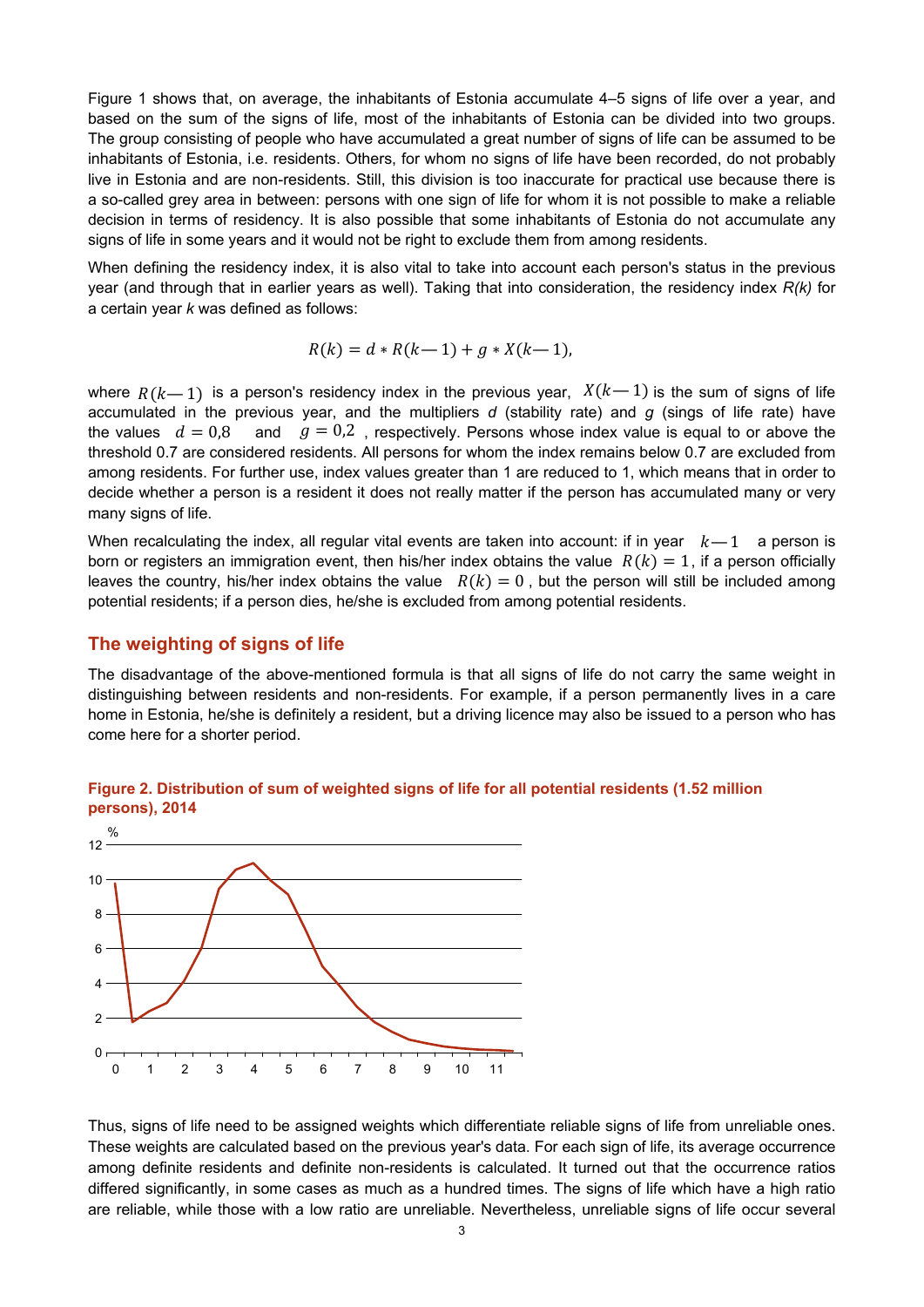times more frequently among residents than among non-residents. When the simple sum of signs of life (which were simply aggregated) were replaced by the weighted sum of signs of life, then the distinctiveness of residents and non-residents improved (see Figure 2).

In order to make the weights more stable, ratio logarithms were adopted instead of ratio weights. The resulting rule was tested in 2013–2016, with a detailed analysis being made as to its difference from the methodology of demographic statistics used thus far, especially in estimating immigration and emigration.



#### **Figure 3. Signs of life and their weight values (ratio logarithm), 2012–2015**

In summary, it turned out that the index helps to better estimate unregistered migration, including the return migration of persons who had left the country without registering the act. Each year, the weights are recalculated in order to take into account potential shifts in policies and in the maintenance of registers. Figure 3 shows that, in the case of some registers, the weight changes considerably year over year. Also, one sign of life – being issued a residence and work permit – is more characteristic of non-residents than residents, which is why the ratio logarithm of this sign of life is negative.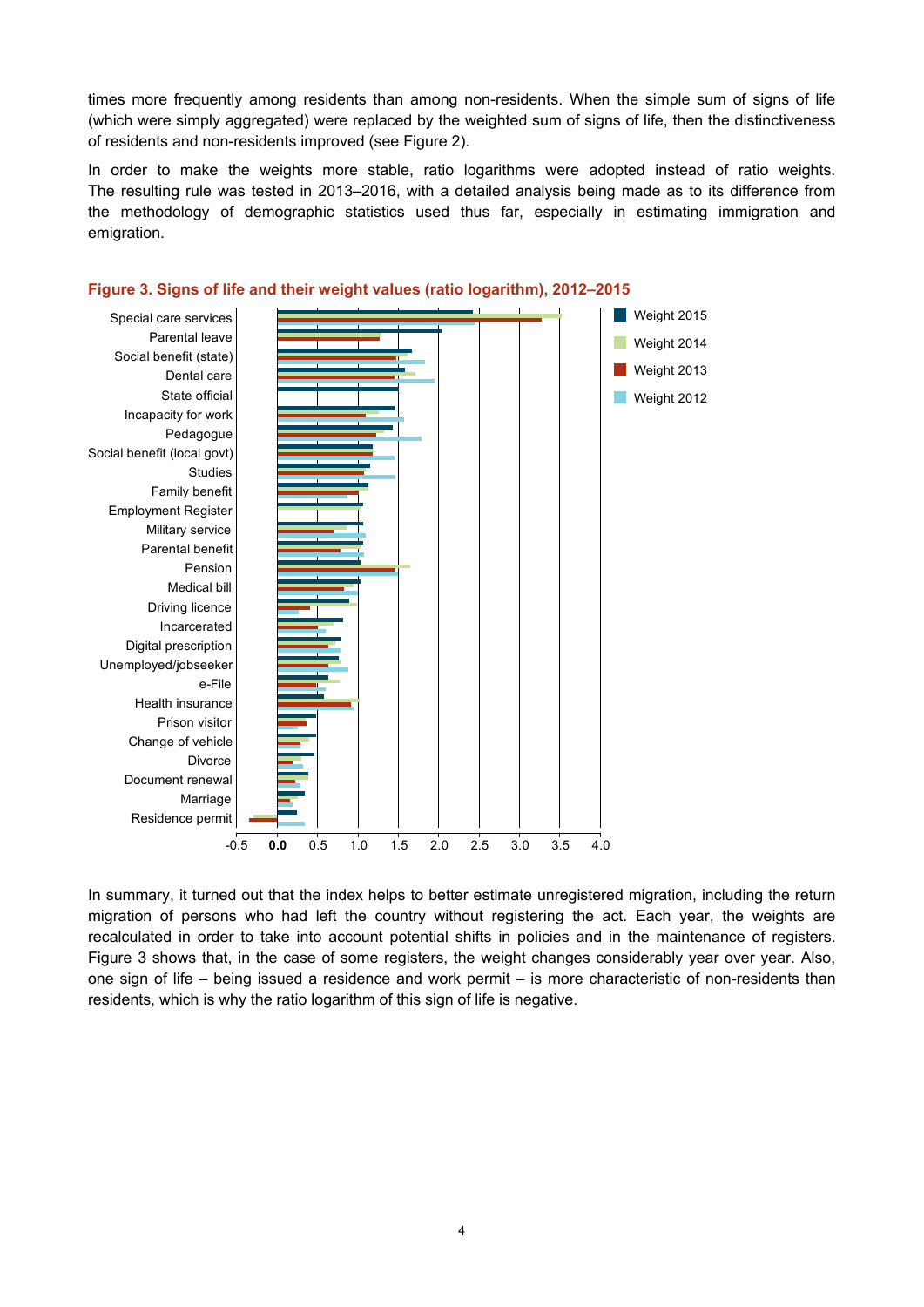#### **The calculation of the population figure using the residency index**

In order to check the residency index-based methodology, the population figure has been calculated since 2012 in several different ways, incl. with the help of the residency index



**Figure 4. Population figure calculated in different ways as at 1 January , 2012–2016** 

Figure 4 shows that using an index calculated based on the signs of life with logarithmic weights produces a result which is fairly close to the population figure calculated using the regular method. This means that the adoption of a new methodology changes the population figure calculated using the earlier method by only a few percentage points. Due to the stability of the index arising from its definition, the result is not entirely accurate for the second year of implementation (2013) because no index-based migration events have occurred yet. Therefore the population figure for 2013 is somewhat over-estimated. This error has been corrected for the following years.

#### **The calculation of external migration using the residency index**

Parameters *c, d* and *g* of the residency index have been selected with the help of theoretical calculations (based on the simple sum of signs of life) in a way that a person cannot transition from being a resident to being a non-resident (and vice versa) too easily and too fast. A definite resident who accumulates no signs of life is excluded from among residents within two years. In order for a non-resident to become a resident, one sign of life in a succession of years is not enough. The same rules apply in the case of the weighted signs of life because the weights have been standardised according to average values. Based on the residency index, migration acts are generally defined in a simple and logical manner:

An **immigration event** has occurred if a person's residency index for year *k*–1 is zero and in year *k* obtains the value 1; i.e. the following equations apply:

$$
R(k-1) = 0 \ and \ R(k) = 1
$$

and it is not a birth event.

An **emigration event** has occurred if a person's residency index, which in year *k*–1 was 1, obtains the value 0 in year *k*; i.e. if:

$$
R(k-1) = 1
$$
 and 
$$
R(k) = 0
$$

and it is not a death event.

In the case of immigration, it is also important to determine a person's place of residence in Estonia. If a person has not officially registered a migration event, his/her previous place of residence (based on the Population Register or census data) can be recorded as his/her place of residence. If a person does not have a registered place of residence at the beginning or end of the year of migration, he/she will be put on hold (so to say) for a year. This means that he/she will not be included among residents that year (he/she is not considered a permanent resident). If, in the following year, his/her residency index is once again 1, i.e.  $R(k + 1) = 1$ , then the person is considered a permanent resident with an unknown place of residence. The new methodology does not require having information on the migrants' previous country of residence: the country of origin can be unknown.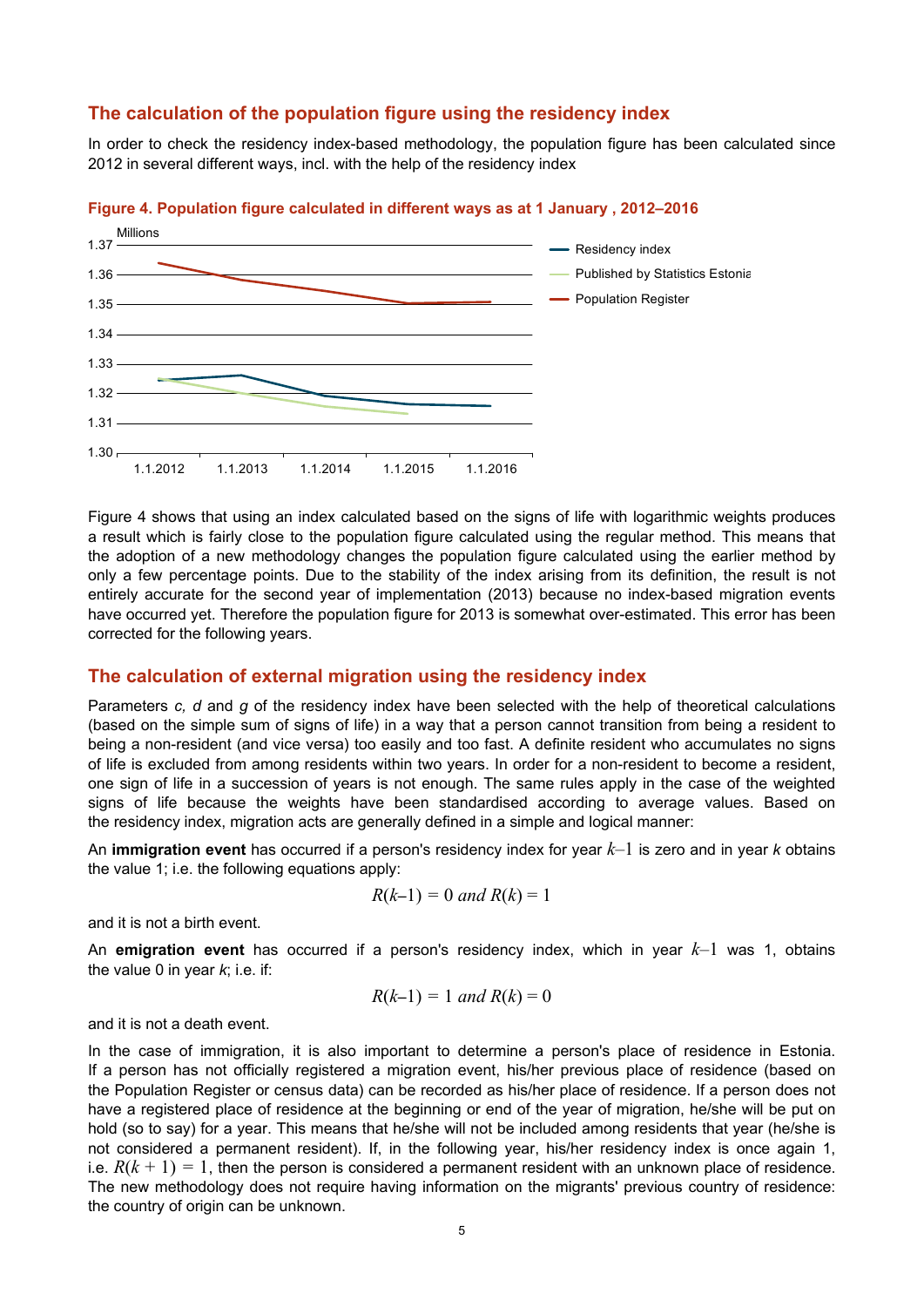## **The calculation of internal migration using the residency index**

Since persons who have been included among residents based on the index are assigned a place of residence in Estonia, the new methodology enables calculating the population figure for each local government unit, city and county. As of 2016, the place of residence is determined preferably based on the place of residence (if the person has one) officially registered in the Population Register. If these data are missing, the place of residence recorded in the census will be used (for children – the mother's place of residence), but if these are also missing, the person's place of residence will be marked as "unknown". In 2016, there were more than 1,500 inhabitants (0.12%) in Estonia whose county of residence was unknown.

Using the new method, internal migration is calculated in a similar manner as external migration.

A resident is considered having left a county or local government unit if he/she was a resident in year k–1 and his/her place of residence was in the county or local government unit, but in year k he/she is no longer a resident or continues to be a resident but resides in another county or local government unit.

A resident is considered having arrived in a county or local government unit if he/she was not a resident in year k–1, but became a resident by year k with a place of residence in that county or local government unit, or if he/she is a resident in both year k–1 and year k, but his/her place of residence was elsewhere but in year k it is in the county or local government unit in question.

Arrival in a county or local government unit due to birth and leaving as a result of death is not included in internal migration. However, an event of external migration may happen at the same time as internal migration if a person simultaneously crosses the state border.

## **The methodological shift causes changes in population figures on the county and local government unit level**

Since the new methodology prefers using the place of residence recorded in the Population Register, it caused additional changes in residence data, which are not directly linked to the migration events of the previous year. Although the information about people's actual places of residence that was collected in census interviews was as accurate as possible, this information goes out of date over time because it is not renewed. Registering one's actual place of residence is specified in law, so the place of residence recorded in the Population Register should match the actual residence for all law-abiding citizens, and this is what demographic statistics shall presume from now on.

Thus, when determining the population figure and the places of residence for the beginning of 2016, the place of residence recorded in the Population Register was given priority in the case of all residents. Together with the migration data calculated based on the new methodology, it caused further changes in people's residence data. These changes are presented in the table appended below.

|                     |                              | 2015 (old) | 2015 (new) | 2016 (new) |
|---------------------|------------------------------|------------|------------|------------|
| Estonia, total      |                              | 1,313,271  | 1,314,870  | 1,315,944  |
| <b>Harju county</b> | Aegviidu rural municipality  | 712        | 717        | 709        |
|                     | Anija rural municipality     | 5,685      | 5,539      | 5,474      |
|                     | Harku rural municipality     | 14,505     | 13,052     | 13,456     |
|                     | Jõelähtme rural municipality | 6,547      | 6,024      | 6,095      |
|                     | Keila city                   | 9,758      | 9,571      | 9,577      |
|                     | Keila rural municipality     | 5,312      | 4,636      | 4,681      |
|                     | Kernu rural municipality     | 2,315      | 1,953      | 1,990      |
|                     | Kiili rural municipality     | 5,229      | 4,640      | 4,945      |
|                     | Kose rural municipality      | 7,209      | 7,011      | 7,066      |
|                     | Kuusalu rural municipality   | 6,435      | 6,481      | 6,496      |
|                     | Loksa city                   | 2,665      | 2,628      | 2,634      |
|                     | Maardu city                  | 17,141     | 15,215     | 15,128     |
|                     | Nissi rural municipality     | 2,866      | 2,830      | 2,832      |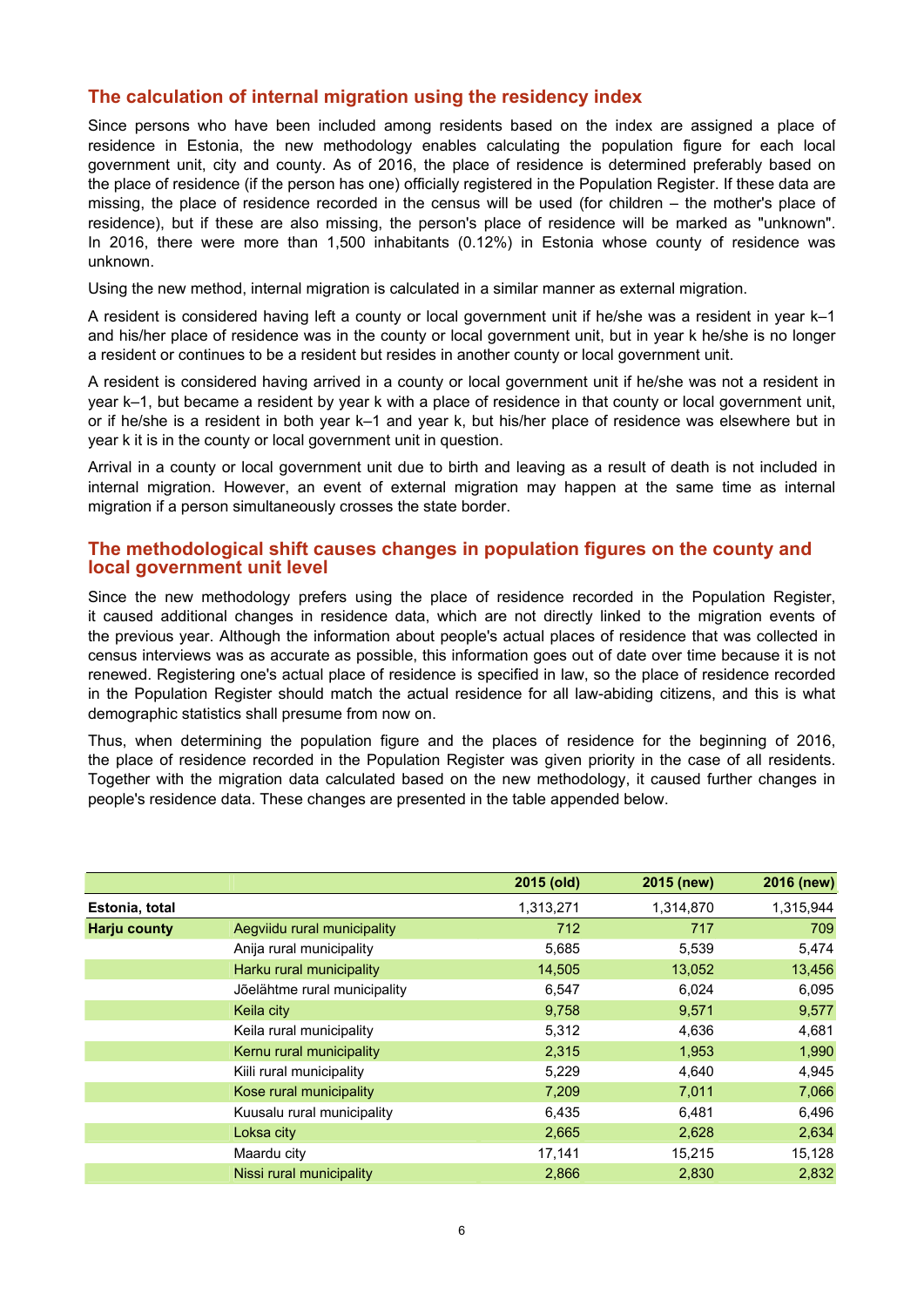|                    |                                 | 2015 (old) | 2015 (new) | 2016 (new) |
|--------------------|---------------------------------|------------|------------|------------|
|                    | Padise rural municipality       | 1,583      | 1,700      | 1,713      |
|                    | Paldiski city                   | 4,056      | 3,837      | 3,767      |
|                    | Raasiku rural municipality      | 4,749      | 4,631      | 4,625      |
|                    | Rae rural municipality          | 16,859     | 14,955     | 15,794     |
|                    | Saku rural municipality         | 9,843      | 9,159      | 9,276      |
|                    | Saue city                       | 5,631      | 5,758      | 5,779      |
|                    | Saue rural municipality         | 10,907     | 9,936      | 10,301     |
|                    | <b>Tallinn</b>                  | 413,782    | 418,583    | 423,420    |
|                    | Vasalemma rural municipality    | 2,613      | 2,507      | 2,466      |
|                    | Viimsi rural municipality       | 19,199     | 17,784     | 18,041     |
| <b>Hiiu county</b> | Emmaste rural municipality      | 1,108      | 1,222      | 1,200      |
|                    | Hiiu rural municipality         | 4,159      | 4,648      | 4,544      |
|                    | Käina rural municipality        | 1,878      | 2,068      | 2,074      |
|                    | Pühalepa rural municipality     | 1,437      | 1,547      | 1,530      |
| Ida-Viru county    | Alajõe rural municipality       | 416        | 592        | 581        |
|                    | Aseri rural municipality        | 1,643      | 1,645      | 1,598      |
|                    | Avinurme rural municipality     | 1,247      | 1,300      | 1,267      |
|                    | lisaku rural municipality       | 1,174      | 1,223      | 1,213      |
|                    | Illuka rural municipality       | 920        | 997        | 1,000      |
|                    | Jõhvi rural municipality        | 12,567     | 12,015     | 11,786     |
|                    | Kiviõli city                    | 5,504      | 5,520      | 5,429      |
|                    | Kohtla rural municipality       | 1,450      | 1,583      | 1,554      |
|                    | Kohtla-Järve city               | 36,622     | 36,464     | 35,928     |
|                    | Kohtla-Nõmme rural municipality | 998        | 1,014      | 998        |
|                    | Lohusuu rural municipality      | 687        | 738        | 707        |
|                    | Lüganuse rural municipality     | 2,941      | 3,045      | 2,945      |
|                    | Mäetaguse rural municipality    | 1,523      | 1,740      | 1,748      |
|                    | Narva city                      | 58,375     | 58,881     | 58,204     |
|                    | Narva-Jõesuu city               | 2,630      | 2,669      | 2,619      |
|                    | Sillamäe city                   | 13,964     | 13,906     | 13,686     |
|                    | Sonda rural municipality        | 789        | 867        | 844        |
|                    | Toila rural municipality        | 2,161      | 2,263      | 2,267      |
|                    | Tudulinna rural municipality    | 459        | 456        | 432        |
|                    | Vaivara rural municipality      | 1,527      | 1,725      | 1,700      |
| Jõgeva county      | Jõgeva city                     | 5,477      | 5,434      | 5,340      |
|                    | Jõgeva rural municipality       | 4,139      | 4,383      | 4,344      |
|                    | Kasepää rural municipality      | 1,162      | 1,219      | 1,187      |
|                    | Mustvee city                    | 1,320      | 1,376      | 1,315      |
|                    | Pajusi rural municipality       | 1,153      | 1,274      | 1,285      |
|                    | Pala rural municipality         | 1,040      | 1,091      | 1,096      |
|                    | Palamuse rural municipality     | 2,058      | 2,149      | 2,130      |
|                    | Puurmani rural municipality     | 1,391      | 1,510      | 1,509      |
|                    | Põltsamaa city                  | 4,111      | 4,224      | 4,174      |
|                    | Põltsamaa rural municipality    | 3,740      | 3,693      | 3,650      |
|                    | Saare rural municipality        | 1,149      | 1,149      | 1,116      |
|                    | Tabivere rural municipality     | 2,210      | 2,198      | 2,198      |
|                    | Torma rural municipality        | 1,891      | 1,972      | 1,954      |
| Järva county       | Albu rural municipality         | 1,123      | 1,209      | 1,176      |
|                    | Ambla rural municipality        | 1,915      | 2,035      | 2,013      |
|                    | Imavere rural municipality      | 857        | 911        | 897        |
|                    | Järva-Jaani rural municipality  | 1,500      | 1,592      | 1,554      |
|                    | Kareda rural municipality       | 601        | 610        | 582        |
|                    | Koeru rural municipality        | 2,126      | 2,127      | 2,110      |
|                    | Koigi rural municipality        | 892        | 945        | 955        |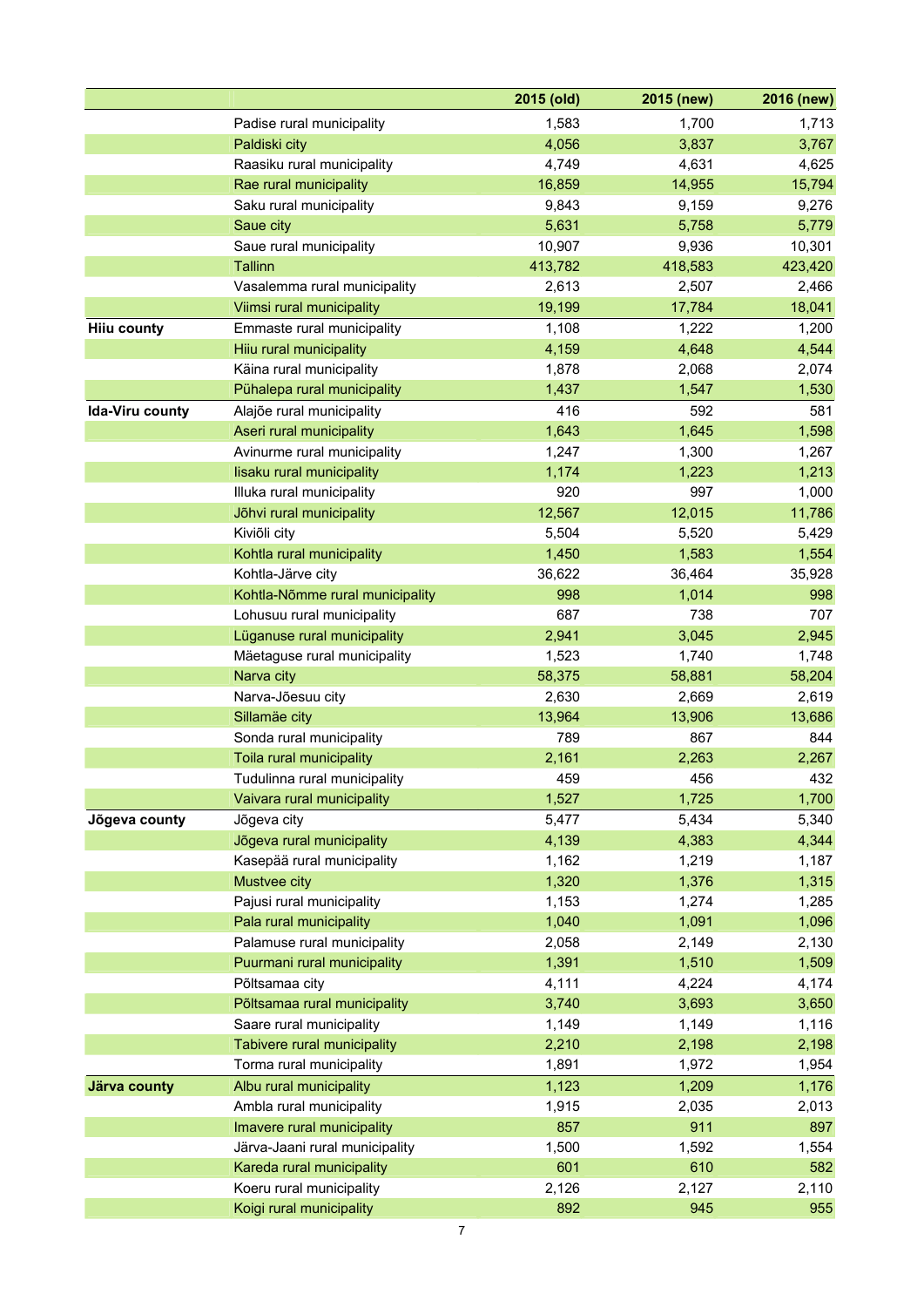|                     |                                  | 2015 (old) | 2015 (new) | 2016 (new) |
|---------------------|----------------------------------|------------|------------|------------|
|                     | Paide city                       | 8,056      | 8,238      | 8,127      |
|                     | Paide rural municipality         | 1,556      | 1,630      | 1,627      |
|                     | Roosna-Alliku rural municipality | 972        | 1,053      | 1,037      |
|                     | Türi rural municipality          | 9,246      | 9,497      | 9,351      |
|                     | Väätsa rural municipality        | 1,265      | 1,314      | 1,280      |
| <b>Lääne county</b> | Haapsalu city                    | 10,160     | 10,292     | 10,146     |
|                     | Hanila rural municipality        | 1,346      | 1,451      | 1,428      |
|                     | Kullamaa rural municipality      | 1,121      | 1,127      | 1,111      |
|                     | Lihula rural municipality        | 2,195      | 2,300      | 2,267      |
|                     | Lääne-Nigula rural municipality  | 3,951      | 4,083      | 4,054      |
|                     | Martna rural municipality        | 756        | 780        | 760        |
|                     | Noarootsi rural municipality     | 707        | 823        | 815        |
|                     | Nõva rural municipality          | 338        | 359        | 357        |
|                     | Ridala rural municipality        | 3,219      | 3,252      | 3,245      |
|                     | Vormsi rural municipality        | 277        | 398        | 397        |
| Lääne-Viru county   | Haljala rural municipality       | 2,441      | 2,523      | 2,470      |
|                     | Kadrina rural municipality       | 4,897      | 4,964      | 4,896      |
|                     | Kunda city                       | 3,224      | 3,246      | 3,136      |
|                     | Laekvere rural municipality      | 1,457      | 1,527      | 1,512      |
|                     | Rakke rural municipality         | 1,569      | 1,624      | 1,631      |
|                     | Rakvere city                     | 15,303     | 15,898     | 15,747     |
|                     | Rakvere rural municipality       | 2,116      | 2,054      | 2,056      |
|                     | Rägavere rural municipality      | 852        | 850        | 821        |
|                     | Sõmeru rural municipality        | 3,666      | 3,464      | 3,424      |
|                     | Tamsalu rural municipality       | 3,767      | 3,884      | 3,820      |
|                     | Tapa rural municipality          | 7,739      | 7,723      | 7,578      |
|                     | Vihula rural municipality        | 1,684      | 1,861      | 1,918      |
|                     | Vinni rural municipality         | 4,806      | 4,740      | 4,689      |
|                     | Viru-Nigula rural municipality   | 1,222      | 1,263      | 1,288      |
|                     | Väike-Maarja rural municipality  | 4,296      | 4,506      | 4,481      |
| Põlva county        | Ahja rural municipality          | 963        | 1,006      | 998        |
|                     | Kanepi rural municipality        | 2,278      | 2,440      | 2,390      |
|                     | Kõlleste rural municipality      | 1,001      | 996        | 1,022      |
|                     | Laheda rural municipality        | 1,215      | 1,183      | 1,183      |
|                     | Mikitamäe rural municipality     | 900        | 952        | 939        |
|                     | Mooste rural municipality        | 1,371      | 1,474      | 1,457      |
|                     | Orava rural municipality         | 682        | 730        | 719        |
|                     | Põlva rural municipality         | 9,399      | 9,788      | 9,575      |
|                     | Räpina rural municipality        | 4,629      | 4,808      | 4,686      |
|                     | Valgjärve rural municipality     | 1,372      | 1,397      | 1,396      |
|                     | Vastse-Kuuste rural municipality | 1,136      | 1,171      | 1,165      |
|                     | Veriora rural municipality       | 1,324      | 1,386      | 1,366      |
|                     | Värska rural municipality        | 1,168      | 1,345      | 1,322      |
| Pärnu county        | Are rural municipality           | 1,216      | 1,269      | 1,279      |
|                     | Audru rural municipality         | 5,658      | 5,720      | 5,726      |
|                     | Halinga rural municipality       | 2,863      | 2,924      | 2,871      |
|                     | Häädemeeste rural municipality   | 2,388      | 2,531      | 2,522      |
|                     | Kihnu rural municipality         | 502        | 677        | 682        |
|                     | Koonga rural municipality        | 1,008      | 1,078      | 1,051      |
|                     | Paikuse rural municipality       | 3,634      | 3,767      | 3,838      |
|                     | Pärnu city                       | 39,784     | 40,130     | 39,828     |
|                     | Saarde rural municipality        | 3,733      | 3,963      | 3,895      |
|                     | Sauga rural municipality         | 4,459      | 4,026      | 4,071      |
|                     | Sindi city                       | 4,003      | 3,944      | 3,891      |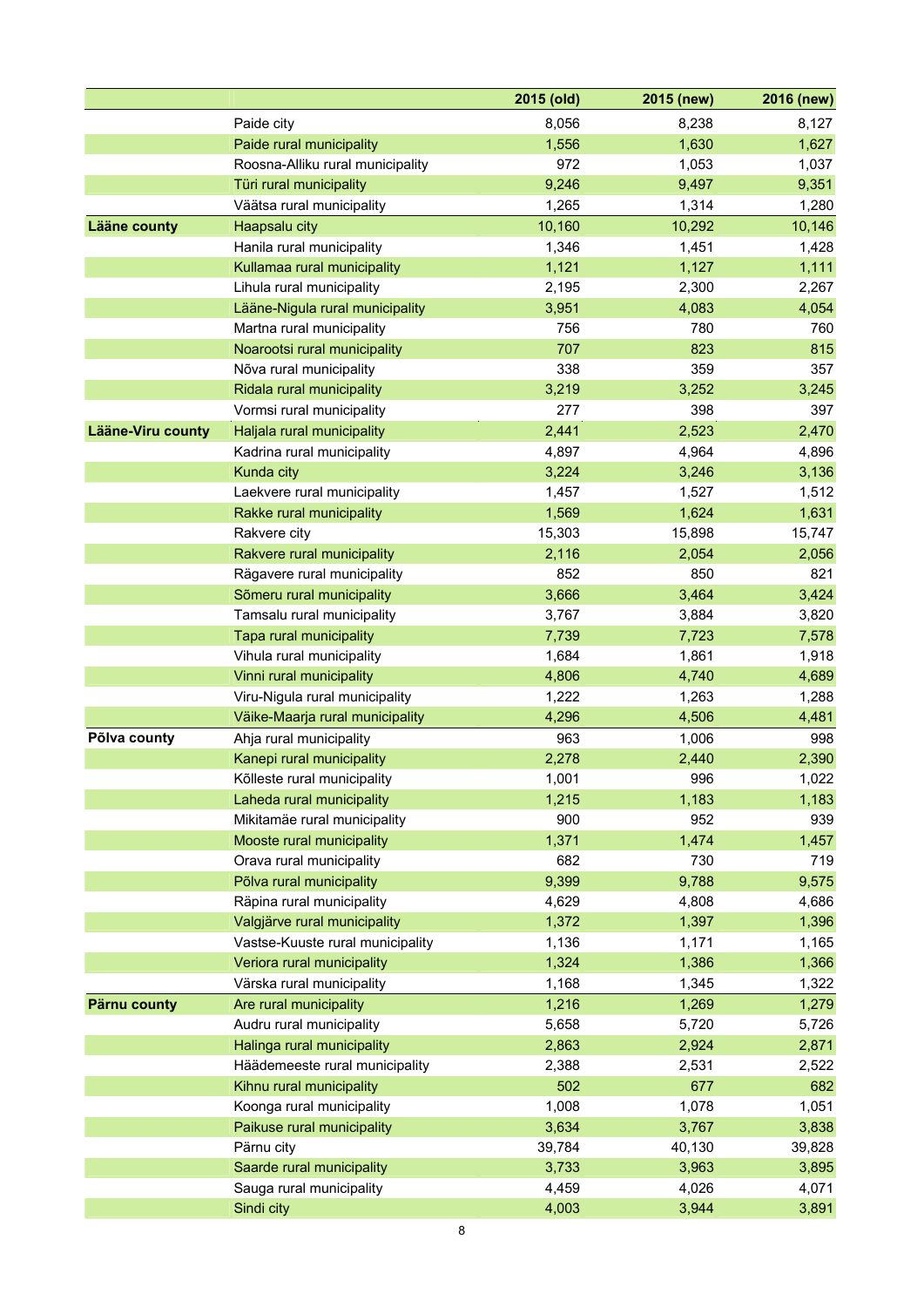|                     |                                  | 2015 (old) | 2015 (new) | 2016 (new) |
|---------------------|----------------------------------|------------|------------|------------|
|                     | Surju rural municipality         | 934        | 958        | 942        |
|                     | Tahkuranna rural municipality    | 2,392      | 2,314      | 2,352      |
|                     | Tootsi rural municipality        | 736        | 799        | 775        |
|                     | Tori rural municipality          | 2,279      | 2,322      | 2,286      |
|                     | Tõstamaa rural municipality      | 1,237      | 1,328      | 1,305      |
|                     | Varbla rural municipality        | 786        | 852        | 823        |
|                     | Vändra rural municipality        | 2,520      | 2,648      | 2,669      |
|                     | Vändra rural municipality (alev) | 2,217      | 2,255      | 2,191      |
| <b>Rapla county</b> | Juuru rural municipality         | 1,475      | 1,429      | 1,429      |
|                     | Järvakandi rural municipality    | 1,228      | 1,279      | 1,256      |
|                     | Kaiu rural municipality          | 1,230      | 1,269      | 1,253      |
|                     | Kehtna rural municipality        | 4,333      | 4,389      | 4,405      |
|                     | Kohila rural municipality        | 7,270      | 6,770      | 6,770      |
|                     | Käru rural municipality          | 620        | 627        | 609        |
|                     | Märjamaa rural municipality      | 6,494      | 6,606      | 6,515      |
|                     | Raikküla rural municipality      | 1,549      | 1,556      | 1,519      |
|                     | Rapla rural municipality         | 9,051      | 9,228      | 9,170      |
|                     | Vigala rural municipality        | 1,186      | 1,254      | 1,222      |
| <b>Saare county</b> | Kihelkonna rural municipality    | 639        | 728        | 750        |
|                     | Kuressaare city                  | 13,009     | 13,552     | 13,449     |
|                     | Laimjala rural municipality      | 628        | 695        | 692        |
|                     | Leisi rural municipality         | 1,810      | 1,997      | 1,974      |
|                     | Lääne-Saare rural municipality   | 6,996      | 7,117      | 7,086      |
|                     | Muhu rural municipality          | 1,558      | 1,812      | 1,802      |
|                     | Mustjala rural municipality      | 608        | 667        | 660        |
|                     | Orissaare rural municipality     | 1,712      | 1,873      | 1,827      |
|                     | Pihtla rural municipality        | 1,347      | 1,370      | 1,392      |
|                     | Pöide rural municipality         | 791        | 891        | 880        |
|                     | Ruhnu rural municipality         | 97         | 139        | 138        |
|                     | Salme rural municipality         | 1,019      | 1,192      | 1,168      |
|                     | Torgu rural municipality         | 289        | 344        | 339        |
|                     | Valjala rural municipality       | 1,203      | 1,342      | 1,324      |
| <b>Tartu county</b> | Alatskivi rural municipality     | 1,287      | 1,301      | 1,279      |
|                     | Elva city                        | 5,666      | 5,681      | 5,679      |
|                     | Haaslava rural municipality      | 2,030      | 1,911      | 1,971      |
|                     | Kallaste city                    | 819        | 849        | 808        |
|                     | Kambja rural municipality        | 2,680      | 2,584      | 2,599      |
|                     | Konguta rural municipality       | 1,366      | 1,434      | 1,428      |
|                     | Laeva rural municipality         | 778        | 774        | 746        |
|                     | Luunja rural municipality        | 4,399      | 3,875      | 4,000      |
|                     | Meeksi rural municipality        | 530        | 598        | 583        |
|                     | Mäksa rural municipality         | 1,668      | 1,615      | 1,598      |
|                     | Nõo rural municipality           | 4,018      | 3,889      | 3,922      |
|                     | Peipsiääre rural municipality    | 676        | 686        | 660        |
|                     | Piirissaare rural municipality   | 63         | 101        | 99         |
|                     | Puhja rural municipality         | 2,219      | 2,264      | 2,226      |
|                     | Rannu rural municipality         | 1,527      | 1,597      | 1,581      |
|                     | Rõngu rural municipality         | 2,811      | 2,703      | 2,688      |
|                     | Tartu city                       | 97,332     | 93,807     | 93,687     |
|                     | Tartu rural municipality         | 7,418      | 6,666      | 6,908      |
|                     | Tähtvere rural municipality      | 2,915      | 2,505      | 2,525      |
|                     | Vara rural municipality          | 1,888      | 1,865      | 1,839      |
|                     | Võnnu rural municipality         | 1,150      | 1,085      | 1,110      |
|                     | Ülenurme rural municipality      | 8,137      | 6,756      | 7,067      |